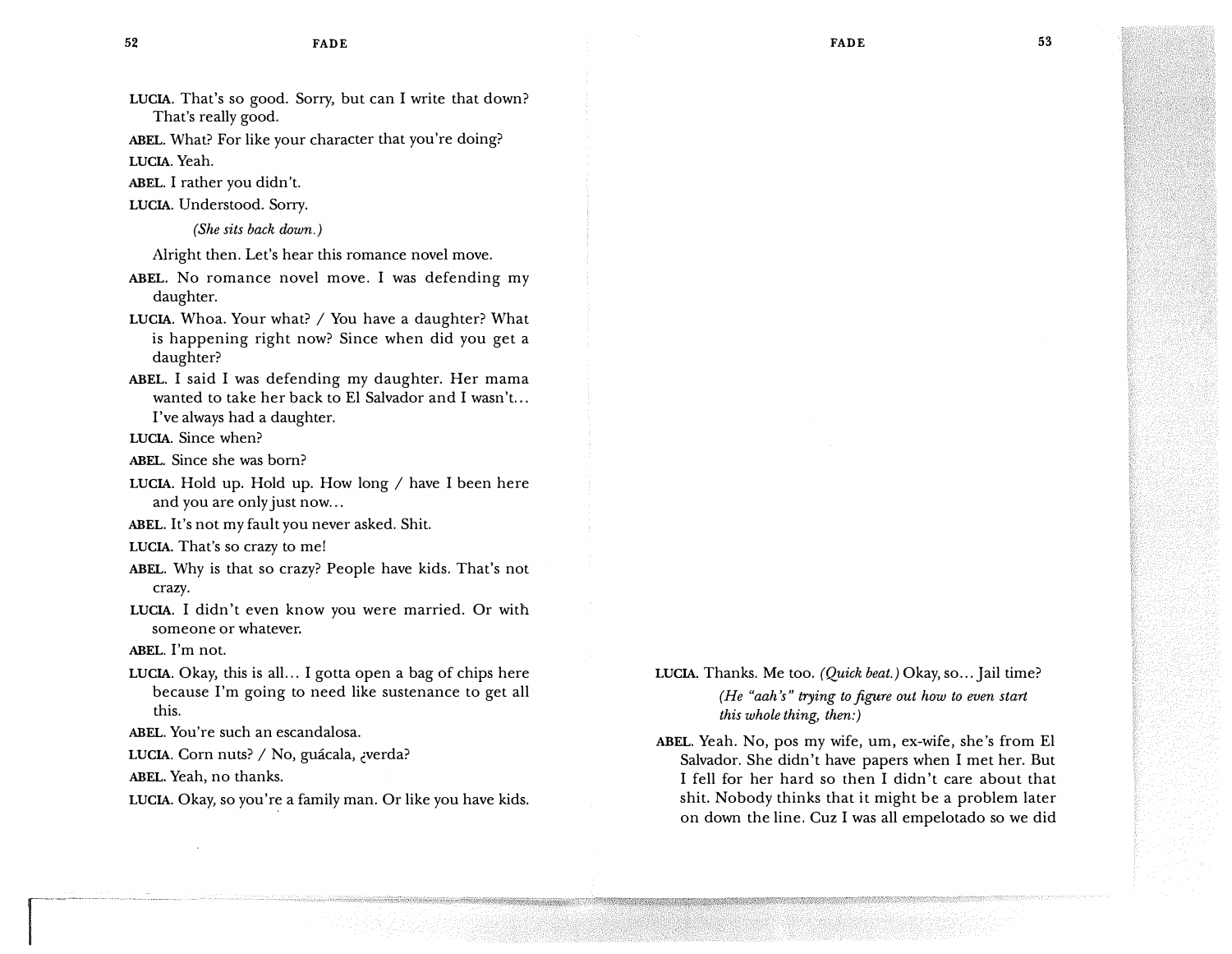everything real fast, the wedding, todo shotgun. And like six months later Melita came. That's my baby girl's name, Melanie, but we call her Melita. But like with all of these situations I'm convinced, it was doomed from the start.

- LUCIA. The marriage?
- ABEL. Yeah. My ex is real jealous and very passionate. Who knew that Central Americans are so feisty? I always thought they were the calm ones.
- LUCIA. Well...they're always having wars and coups down there, so...
- ABEL. Yeah, but the women? Aren't they supposed to be all mansitas? That's why I never dealt with a Caribbean or a Columbian, cuz I hear they can be fieras. But I had always heard Central Americans were supposed to be the –
- LUCIA. The submissive ones? Well maybe that's what you get for being a macho then.
- ABEL. That is true. Joke was on me.
- LUCIA. What about Mexican girls? What are they like?
- ABEL. Oh, they just trouble.

(LUCIA breaks into a smile. Shoot, they both kind of do.)

Anyway, I didn't know she would turn out to be a liona. She was on her best behavior right up until we moved into our own place in Boyle Heights. Then she turned into a real -

- LUCIA. Is that a nice place? I'm still looking to rent something permanent.
- ABEL. Ha. You're never going to live in Boyle Heights. You wouldn't last. But it was okay for us and for like around six months everything was good. Pretty nice actually. And then, I don't know what happened but she started - truth be told is I think she was sniffing, but I still can't prove that. She had this aunt that came to live with us and she would always start drama with us. And